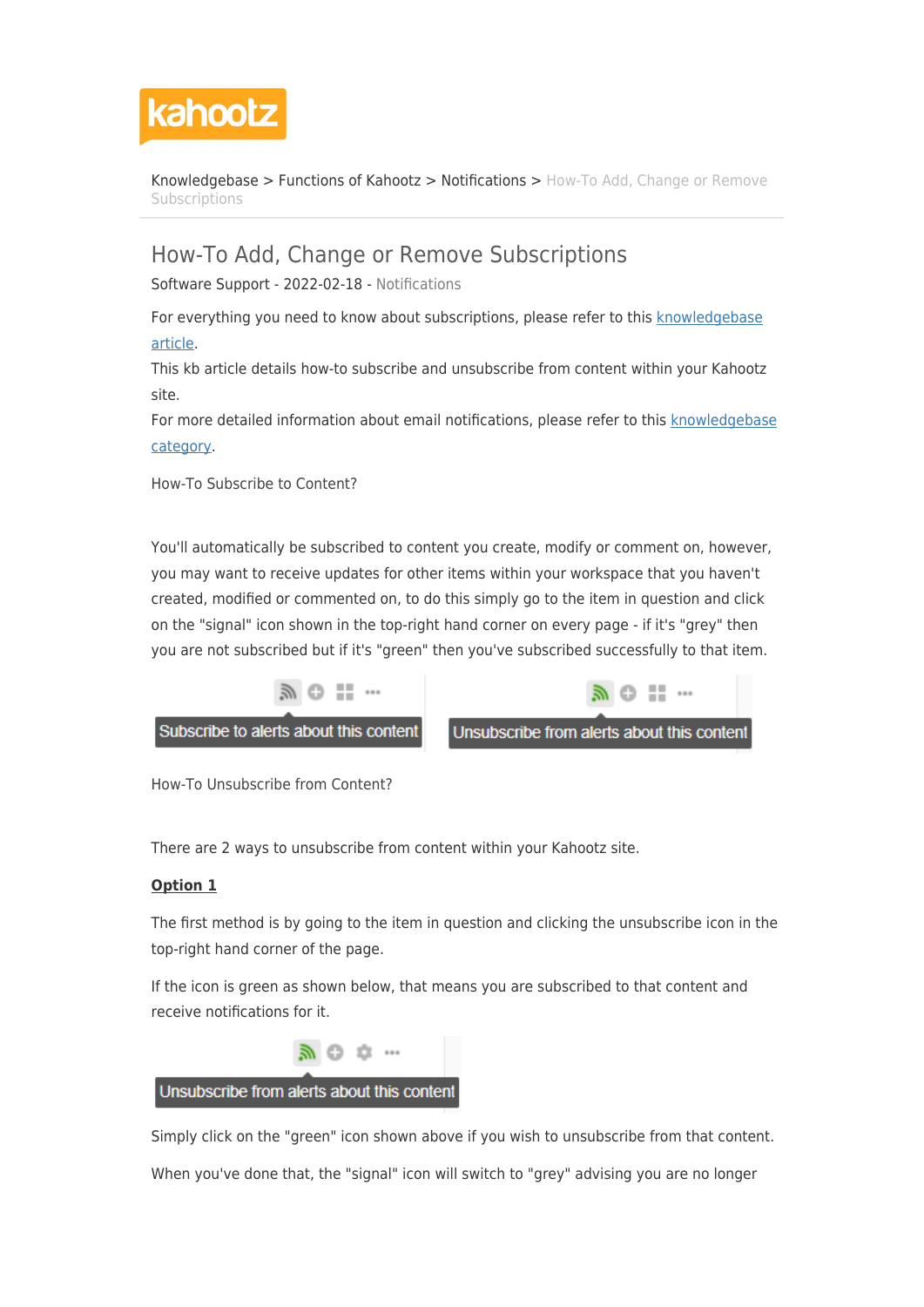subscribed to that content.



## **Option 2 - Individual**

The second method is by going to your subscriptions page which is accessed by clicking "account" followed by "subscriptions" from the drop-down menu, from there choose to unsubscribe from individual contents or from the entire workspace contents.

As shown below, you can review all the individual subscriptions you've enabled and can unsubscribe from them.



Simply browse to that particular subscription and click on the "green" signal icon to switch it to grey.

**Tip:** while you're still on that same page, it will allow you to re-subscribe in case you made a mistake.



However, once you navigate away from your subscriptions page and reopen it the item will no longer appear.